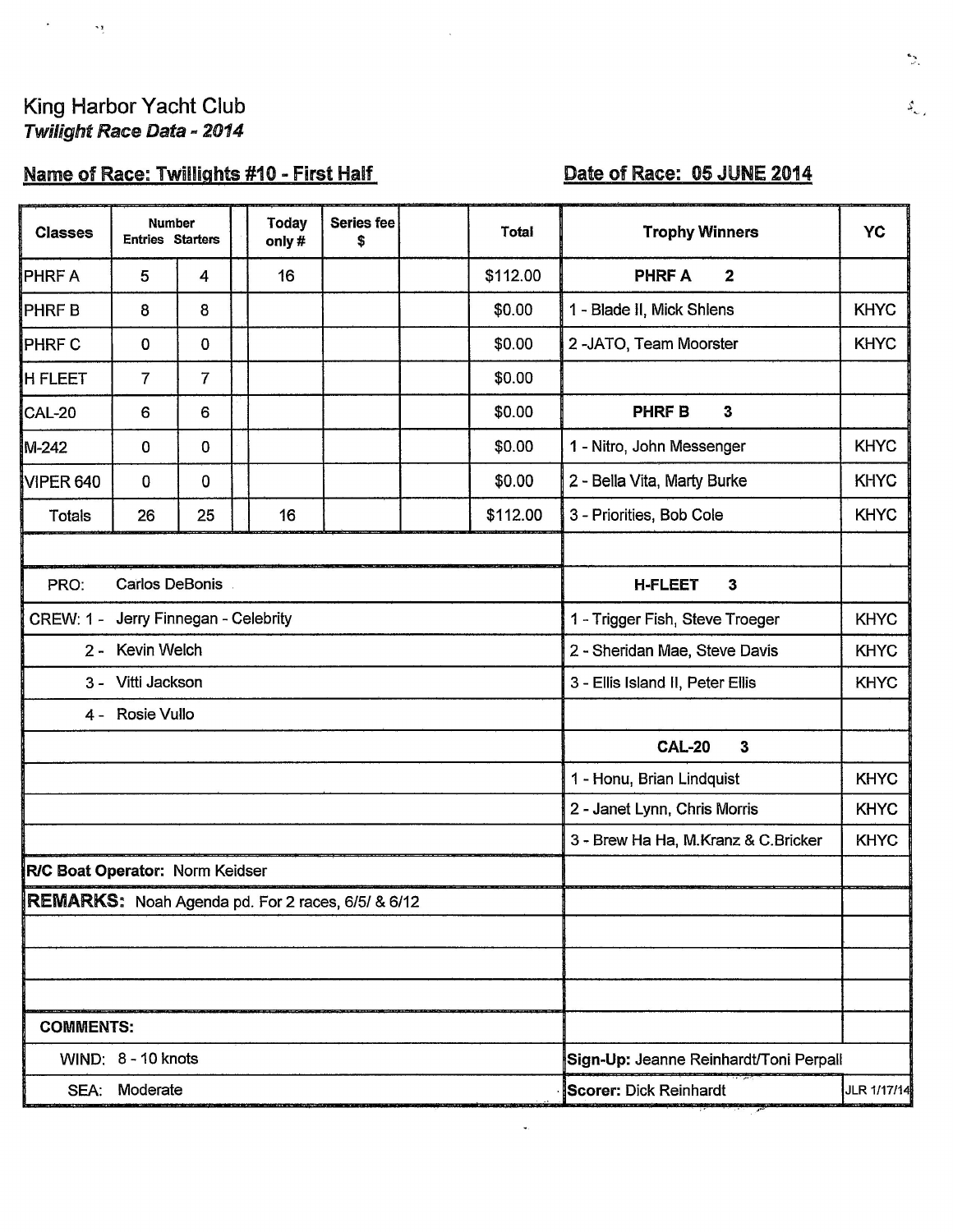#### **2014 KHYC TWILIGHTS #10**

#### **King Harbor Yacht Club**

Race Date: 5 Jun 2014

Wind Speed: 8-10 kn

#### PRO: Carlos DeBonos

|               | Div<br><b>Rank</b> | Sail No. | <b>Boat Name</b>       | <b>Owner / Skipper</b>                                     | <b>Rating</b>  | Finish<br><b>Time</b> | <b>Corrected</b><br><b>Time</b> | <b>Boat Type</b> | Club        |  |
|---------------|--------------------|----------|------------------------|------------------------------------------------------------|----------------|-----------------------|---------------------------------|------------------|-------------|--|
| PHRF-A        |                    |          |                        | PHRF Time on Distance / Start Time 18:20:00 / Dist.6.20 nm |                |                       |                                 |                  |             |  |
|               |                    | 37       | Blade II $(**)$        | Mick Shlens                                                | $\overline{0}$ | 19:21:36              | 01:01:36                        | Far40            | <b>KHYC</b> |  |
|               | $\overline{2}$     | 7311     | JATO $(*)$             | Team Moorster                                              | 42             | 19:30:36              | 01:06:16                        | J 111            | <b>KHYC</b> |  |
|               | 3                  | 129      | Dark & Stormy          | Alicia Minana                                              | 48             | 19:32:44              | 01:07:46                        | Henderson 30     | <b>KHYC</b> |  |
|               | $\overline{4}$     | 11165    | Stampede               | Glenn Griley                                               | 42             | 19:34:49              | 01:10:29                        | J 111            | <b>KHYC</b> |  |
| <b>PHRF-B</b> |                    |          |                        | PHRF Time on Distance / Start Time 18:25:00 / Dist.4.70 nm |                |                       |                                 |                  |             |  |
|               |                    | 97626    | Nitro                  | John Messenger                                             | 84             | 19:20:11              | 00:48:36                        | $J-33$           | <b>KHYC</b> |  |
|               | $\overline{2}$     | 56136    | Bella Vita [*]         | Marty Burke                                                | 79             | 19:20:12              | 00:49:01                        | Ben 36.7         | <b>KHYC</b> |  |
|               | 3                  | 87309    | Priorities [*]         | Bob Cole                                                   | 99             | 19:22:14              | 00:49:29                        | Olson 30         | <b>KHYC</b> |  |
|               | 4                  | 42757    | Tigger $(*)$           | Fred & Suzanne Cottrell                                    | 84             | 19:23:30              | 00:51:55                        | J 33             | <b>KHYC</b> |  |
|               | 5                  | 46879    | Noah Agenda            | Wilfred Poiesz                                             | 81             | 19:23:54              | 00:52:33                        | Bravura 29       | <b>KHYC</b> |  |
|               | 6                  | 207      | Sails Coll (*)         | Julie Coll                                                 | 150            | 19:30:16              | 00:53:31                        | Martin 242       | <b>KHYC</b> |  |
|               | 7                  | 87027    | <b>Flying Dutchman</b> | Rudy Van Kreuningen                                        | 93             | 19:26:51              | 00:54:34                        | Hobie 33         | <b>KHYC</b> |  |
|               | $8\,$              | 60       | Tensor                 | John Selman                                                | 111            | 19:29:04              | 00:55:22                        | Viper 640        | <b>KHYC</b> |  |
| Cal 20        |                    |          | One Design             |                                                            |                |                       |                                 |                  |             |  |
|               |                    | 1559     | Honu $(*)$             | Brian Lindquist                                            |                |                       |                                 | Cal 20           | <b>KHYC</b> |  |
|               | $\overline{2}$     | 438      | Janet Lynn             | Tom Mahowald                                               |                |                       |                                 | Cal 20           | <b>KHYC</b> |  |
|               | 3                  | 15       | Brew Ha Ha             | Mark Kranz & Charles Bricker                               |                |                       |                                 | Cal 20           | <b>KHYC</b> |  |
|               | 4                  | 50       | Fifty-Fifty            | Brian Lavis                                                |                |                       |                                 | Cal 20           |             |  |
|               | 5                  | 2        | Poco Loco              | Terry Taugner                                              |                |                       |                                 | Cal 20           | <b>KHYC</b> |  |
|               | 6                  | 370      | M <sub>2</sub>         | Ray McVey                                                  |                |                       |                                 | Cal 20           | <b>KHYC</b> |  |